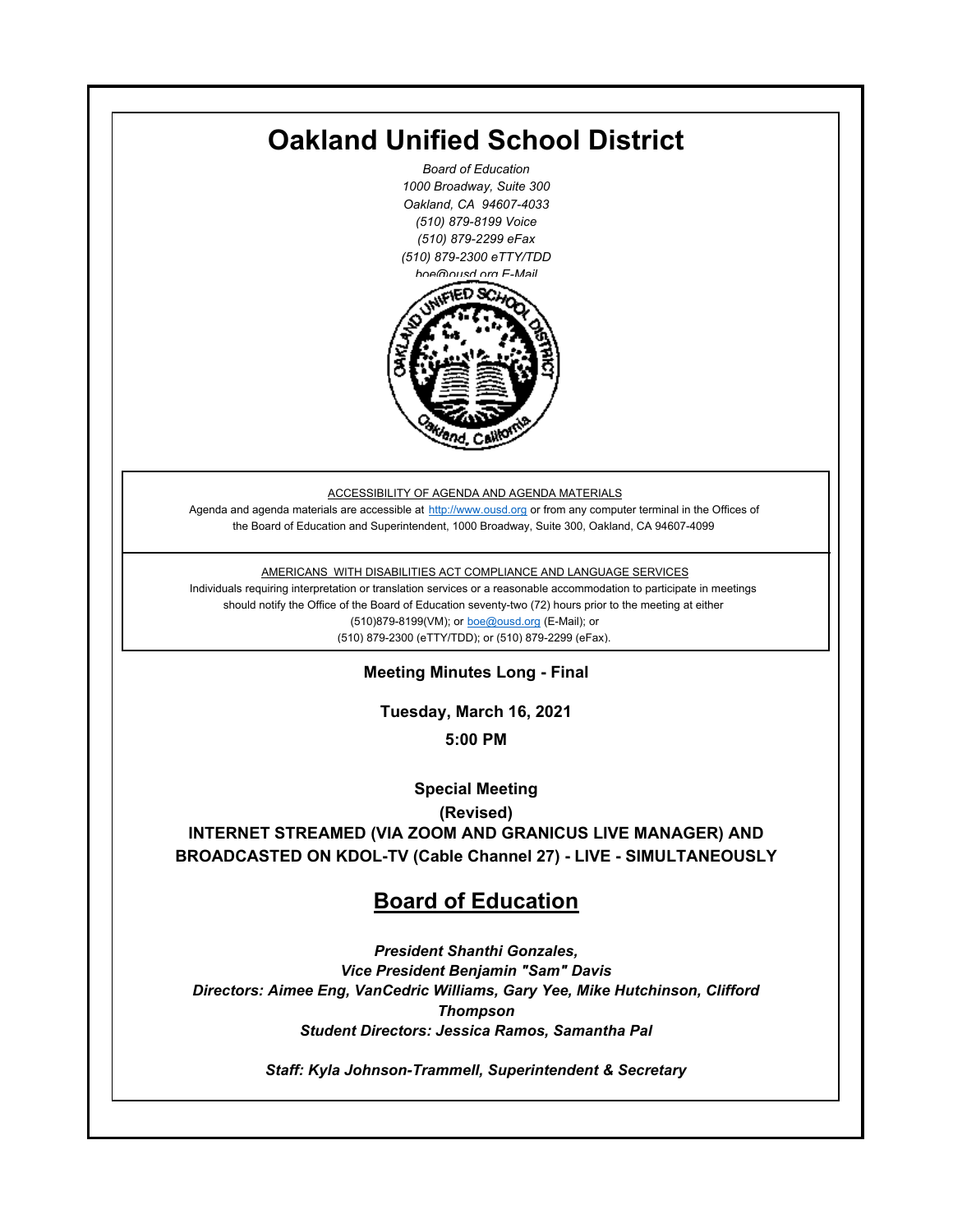LEY CUMPLIMIENTO PARA AMERICANOS CON DISCAPACIDADES Y SERVICIO DE IDIOMAS Personas que requieran servicios de traducción o interpretación o facilidades razonables para participar en juntas deberán notificar a la Oficina de la Mesa Directiva de Educación setenta y dos (72) horas antes de la junta ya sea al (510)879-8199(VM); o boe@ousd.org (E-Mail); o (510) 879-2300 (eTTY/TDD); o (510) 879-2299 (eFax).

#### 美国残障人士法案條例遵守及語言服務

個别人士需要傳譯及翻譯服務或有合理安排去參與會議的應該在舉行會議之前的七十二 (72) 小時通知教育委員 會。請致電(510)879-8199(留言);或 boe@ousd.org (電郵) ;或(510) 879-2300 (電子文字電話/聽障專用電信 設備 (eTTY/TDD));或(510)879-2299(電子圖文傳真 (eFax))。

#### TUÂN HÀNH ĐẠO LUẬT NGƯỜI MỸ KHUYẾT TẤT VÀ DỊCH THUẬT

Những người nào cần thông ngôn hay phiên dịch hay một sắp xếp hợp lý nào để tham gia các buổi họp phải thông báo Văn phòng của Hội đồng Giáo dục bảy mươi hai (72) tiếng đồng hồ trước buổi họp, số điện thoại (510)879-8199 (VM); hay là boe@ousd.org (E-Mail); hay là (510) 879-2300 (eTTY/TDD); hay là số (510) 879-2299 (eFax).

# សេវាបកប្រែភាសា និងការអនុលោមតាមច្បាប់ជនជាតិអាមេរិកាំងពិការ

អកណាដែលតេវការសេវាបកប្រែភាសាដោយផ្ទាល់មាត់ ឬជាលាយលក្ខអក្សរ ឬត្រូវការការជួយសម្រះសម្រលយ៉ាងសមរម្យ មយ ដើម្បីចលរមកងកិច្ចប្រជុំនានានោះ ត្រូវផ្តល់ដំណឹងទៅកាន់ទីការិយាល័យនៃក្រមប្រឹក្សាអប់រំ ឱ្យបានចិតសិបពី (72) ម៉ោង ម្មនកិច្ចប្រជុំ តាមរយៈទូរស័ព្ទ:លេខ (<u>510) 879-8199</u> បុតាមរយៈអ៊ីមែល <u>boe@ousd.org</u> បុទ្**រ**ស័ព្ទ eTTY/TDD លេខ (510) 879-2300 ប៊ូទ្មិសារលេខ (510) 879-2299។

الامتثال لقانون الأمريكيين نو ي الإعاقات (ADA) وتوفير الخدمات اللغوية من يحتاج إلى خدمات التر جمة المكتوبة أو خدمات التر جمة الفورية أو الترتيبات التيسيرية المعفّولة لكي يساهم في الإجتماعات فالمرجو منه إبلاغ مكتب إدارة التعليم إثنين وسبعين (72) ساعة قبل الإجتماع بوسيلة من الوسائل التالية: البريد الإلكتروني: 510.879.2299 boe@ousd.org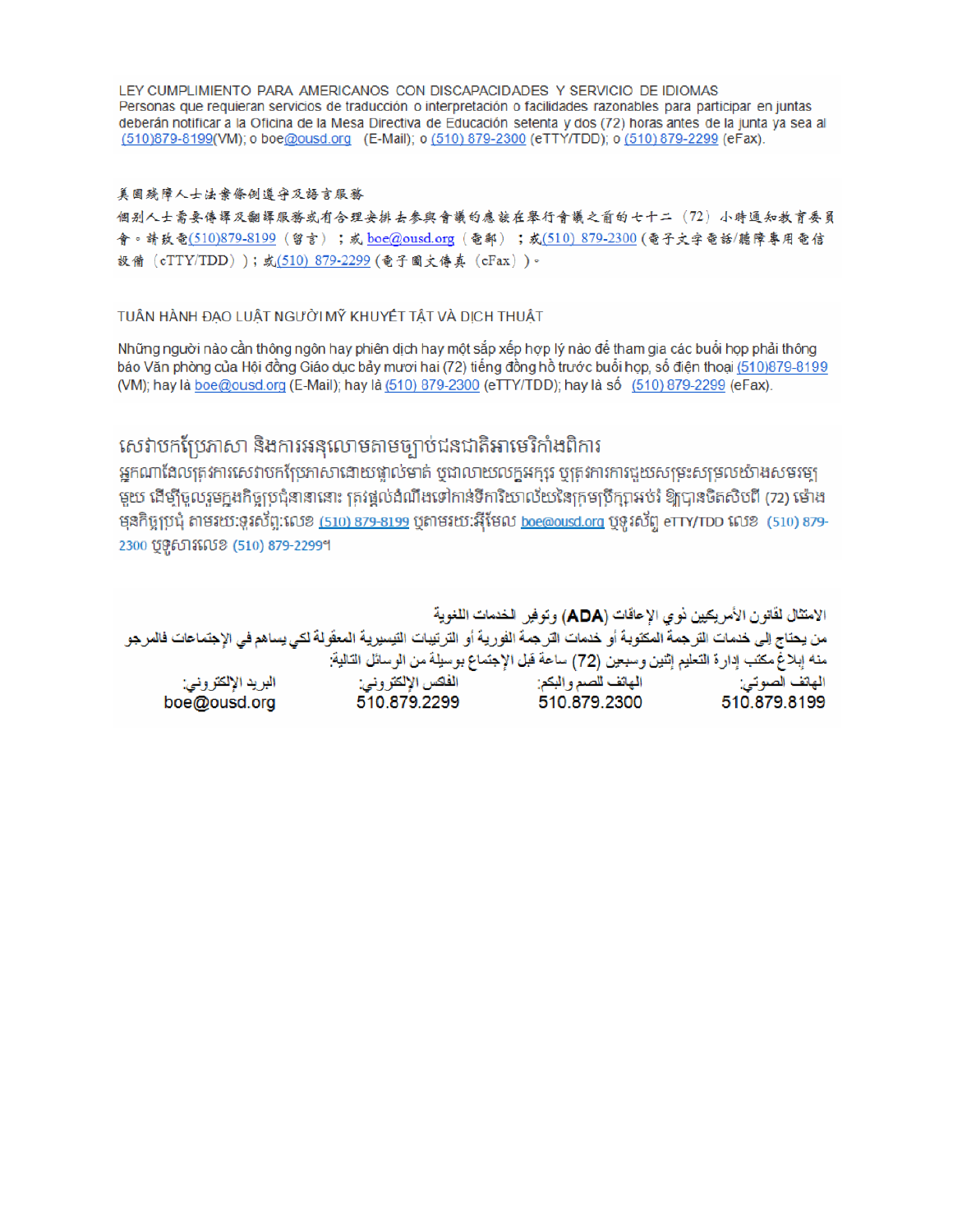# **NOTICE - COVID-19 PUBLIC HEALTH EMERGENCY BOARD MEMBERS TO ATTEND VIRTUALLY**

# **NOTICE - COVID-19 PUBLIC HEALTH EMERGENCY PUBLIC COMMENT @ THIS VIRTUAL MEETING**

## **MEETING RULES OF ENGAGEMENT**

## **MEETING PROCEDURES**

## **A. Call To Order**

*President Shanthi Gonzales called the Special Meeting to order at 5:09 P.M.*

### **B. Roll Call**

|  | <b>Present</b> 4 - Director Mike Hutchinson      |
|--|--------------------------------------------------|
|  | Director Clifford Thompson                       |
|  | Vice President Benjamin "Sam" Davis              |
|  | President Shanthi Gonzales                       |
|  | <b>Absent</b> 5 - Student Director Jessica Ramos |
|  | Student Director Samantha Pal                    |
|  | Director Aimee Eng                               |
|  | Director VanCedric Williams                      |
|  | Director Gary Yee                                |

**President's Statement Disclosing Item(s) To Be Discussed In Closed Session Today C.**

> *President Gonzales stated the Board will now go into Closed Session to discuss Labor Matter(s).*

**Closed Session Item(s):**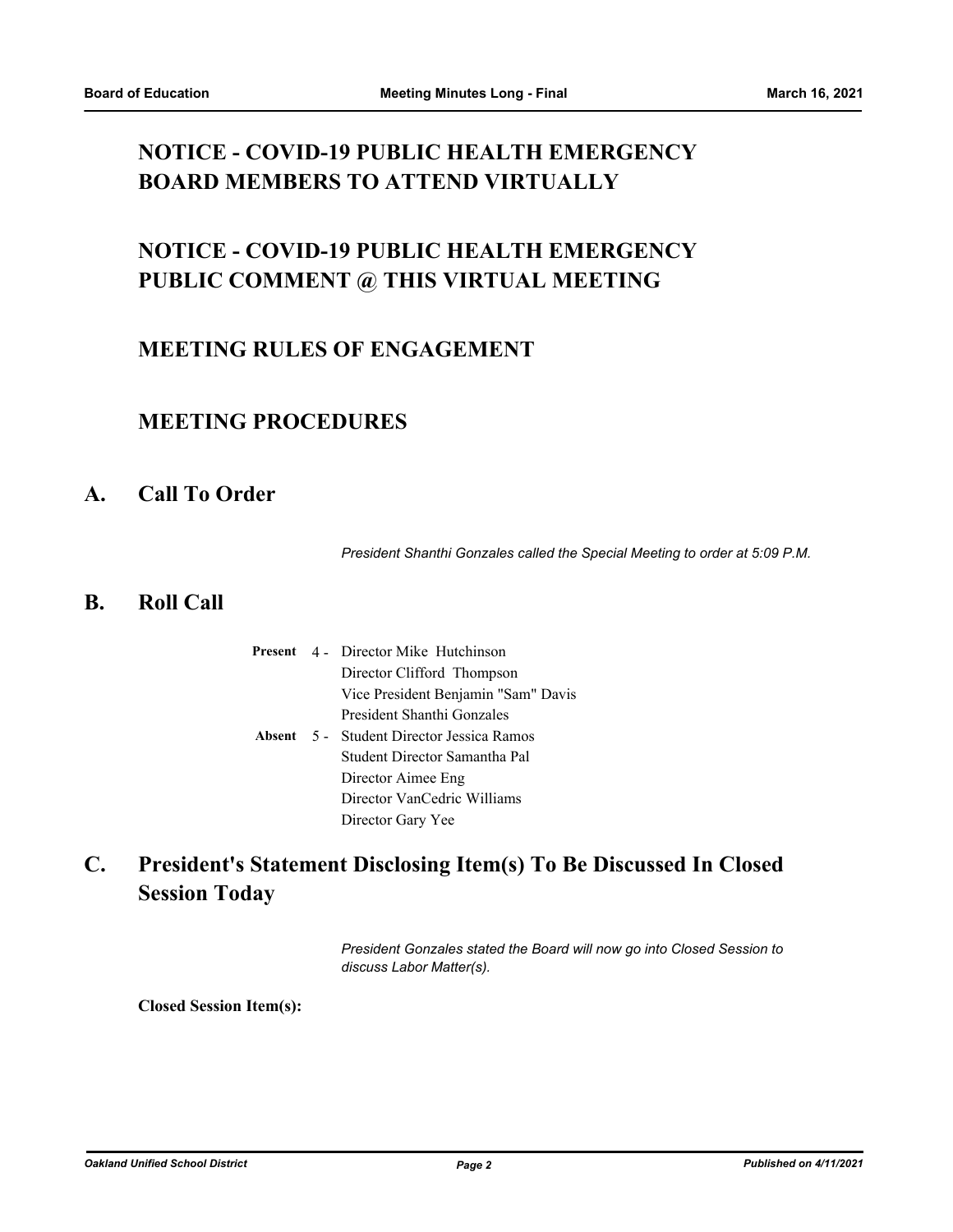窅

#### **Labor Matter{s)**

## **20-1448 Conference With Labor Negotiators**

United Administrators of Oakland Schools (UAOS), Service Employees International Union - Local 1021 (SEIU), Oakland Education Association (OEA), Oakland Child Development Paraprofessional Association (OCDPA), American Federation of State, County and Municipal Employees-Local 257 (AFSCME), Brotherhood of Teamsters, Auto Truck Drivers-Local 70 of Alameda County, Brotherhood of Teamsters, Warehouse, Mail Order, Retail Employees- Local 853 of Alameda County, American Federation of Teachers/CFT-Local 771 (AFT), Building and Construction Trades Council of Alameda County, California School Employees Association (CSEA). Principal District Representative(s): Jenine Lindsey, Executive Director of Labor Relations & ADR

# **C1. Public Comments on Closed Session Item**

*None*

### **D. Recess To Closed Session**

*President Gonzales recessed meeting to Closed Session at 5:10 P.M.*

# **Roll Call (Secretary's Observation)**

*Director Gary Yee present at 5:11 P.M.*

|  | Present 5 - Director Gary Yee                     |
|--|---------------------------------------------------|
|  | Director Mike Hutchinson                          |
|  | Director Clifford Thompson                        |
|  | Vice President Benjamin "Sam" Davis               |
|  | President Shanthi Gonzales                        |
|  | <b>Excused</b> 2 - Student Director Jessica Ramos |
|  | Student Director Samantha Pal                     |
|  | <b>Absent</b> 2 - Director Aimee Eng              |
|  | Director VanCedric Williams                       |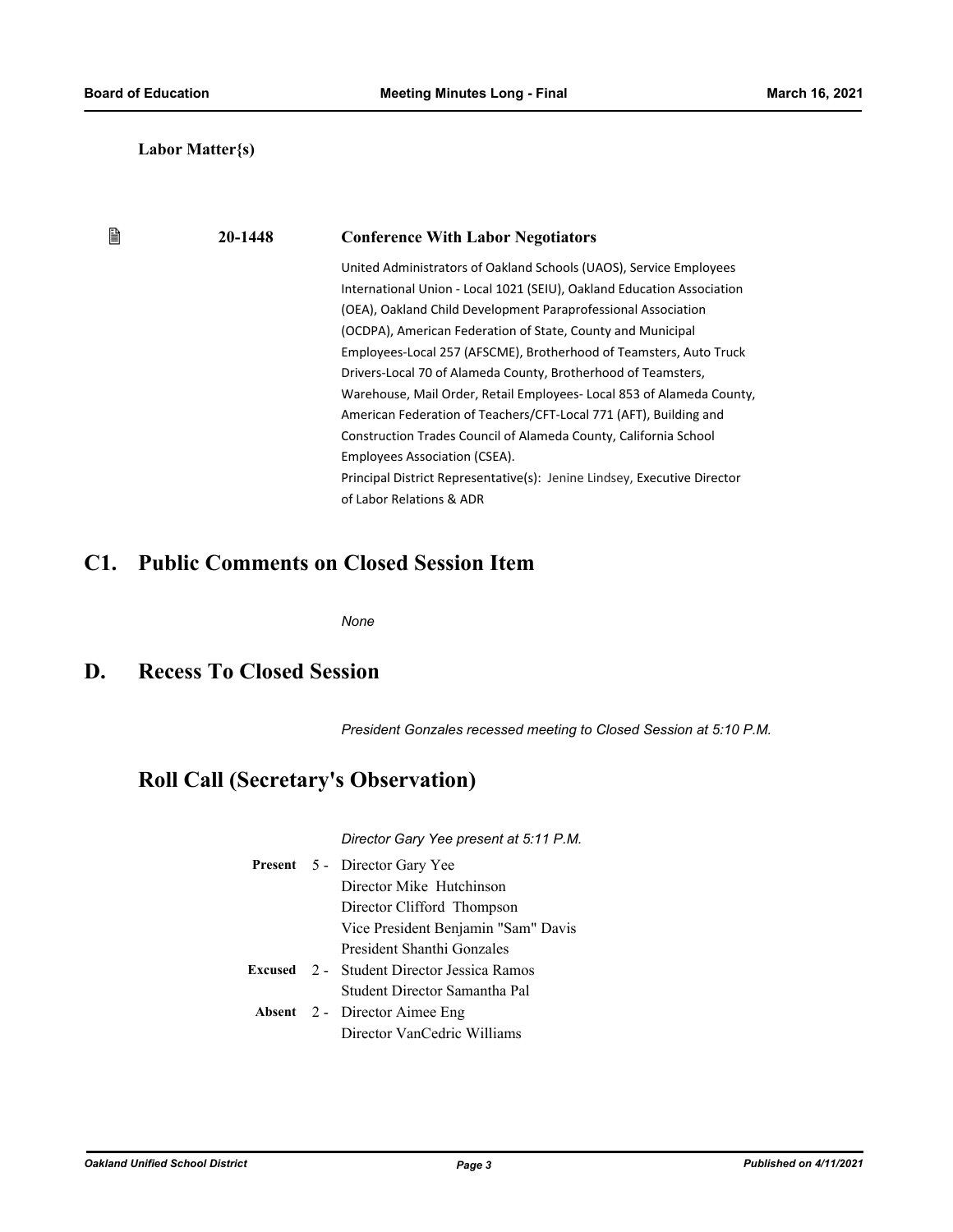#### **Roll Call (Secretary's Observation)**

#### *Director Aimee Eng present at 5:19 P.M.*

|  | <b>Present</b> 6 - Director Aimee Eng             |
|--|---------------------------------------------------|
|  | Director Gary Yee                                 |
|  | Director Mike Hutchinson                          |
|  | Director Clifford Thompson                        |
|  | Vice President Benjamin "Sam" Davis               |
|  | President Shanthi Gonzales                        |
|  | <b>Excused</b> 2 - Student Director Jessica Ramos |
|  | Student Director Samantha Pal                     |
|  | <b>Absent</b> 1 Director VanCedric Williams       |

#### **Roll Call (Secretary's Observation)**

*Director VaCedric Williams present at 5:34 P.M.*

|  | <b>Present</b> 7 - Director Aimee Eng             |
|--|---------------------------------------------------|
|  | Director VanCedric Williams                       |
|  | Director Gary Yee                                 |
|  | Director Mike Hutchinson                          |
|  | Director Clifford Thompson                        |
|  | Vice President Benjamin "Sam" Davis               |
|  | President Shanthi Gonzales                        |
|  | <b>Excused</b> 2 - Student Director Jessica Ramos |
|  | Student Director Samantha Pal                     |

## **E. Reconvene To Public Session - 6:00 P.M.**

*President Gonzales reconvened to meeting to Public Session at 6:05 P.M.*

# **F. Second Roll Call**

|  | Present 5 - Student Director Samantha Pal        |
|--|--------------------------------------------------|
|  | Director VanCedric Williams                      |
|  | Director Gary Yee                                |
|  | Director Clifford Thompson                       |
|  | President Shanthi Gonzales                       |
|  | <b>Absent</b> 4 - Student Director Jessica Ramos |
|  | Director Aimee Eng                               |
|  | Director Mike Hutchinson                         |
|  | Vice President Benjamin "Sam" Davis              |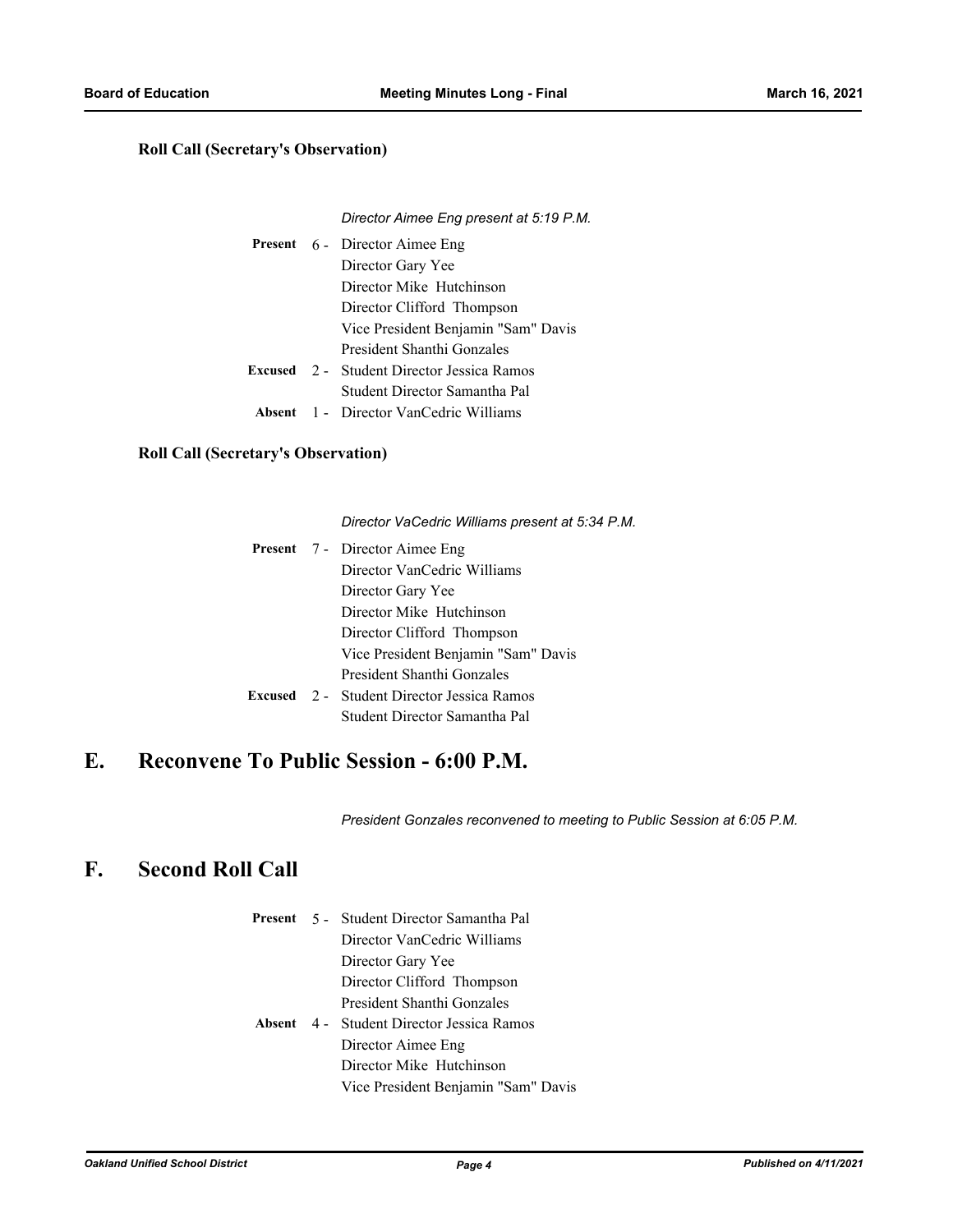#### **Roll Call (Secretary's Observation)**

#### *Director Aimee Eng present at 6:10 P.M.*

|  | Present 6 - Student Director Samantha Pal        |
|--|--------------------------------------------------|
|  | Director Aimee Eng                               |
|  | Director VanCedric Williams                      |
|  | Director Gary Yee                                |
|  | Director Clifford Thompson                       |
|  | President Shanthi Gonzales                       |
|  | <b>Absent</b> 3 - Student Director Jessica Ramos |
|  | Director Mike Hutchinson                         |
|  | Vice President Benjamin "Sam" Davis              |

#### **Roll Call (Secretary's Observation)**

*Vice President Benjamin "Sam" Davis present at 6:11 P.M.*

|  | Present 7 - Student Director Samantha Pal        |
|--|--------------------------------------------------|
|  | Director Aimee Eng                               |
|  | Director VanCedric Williams                      |
|  | Director Gary Yee                                |
|  | Director Clifford Thompson                       |
|  | Vice President Benjamin "Sam" Davis              |
|  | President Shanthi Gonzales                       |
|  | <b>Absent</b> 2 - Student Director Jessica Ramos |
|  | Director Mike Hutchinson                         |

#### **Roll Call (Secretary's Observation)**

*Director Mike Hutchinson present at 6:17 P.M.*

|  | Present 8 - Student Director Samantha Pal        |
|--|--------------------------------------------------|
|  | Director Aimee Eng                               |
|  | Director VanCedric Williams                      |
|  | Director Gary Yee                                |
|  | Director Mike Hutchinson                         |
|  | Director Clifford Thompson                       |
|  | Vice President Benjamin "Sam" Davis              |
|  | President Shanthi Gonzales                       |
|  | <b>Absent</b> 1 - Student Director Jessica Ramos |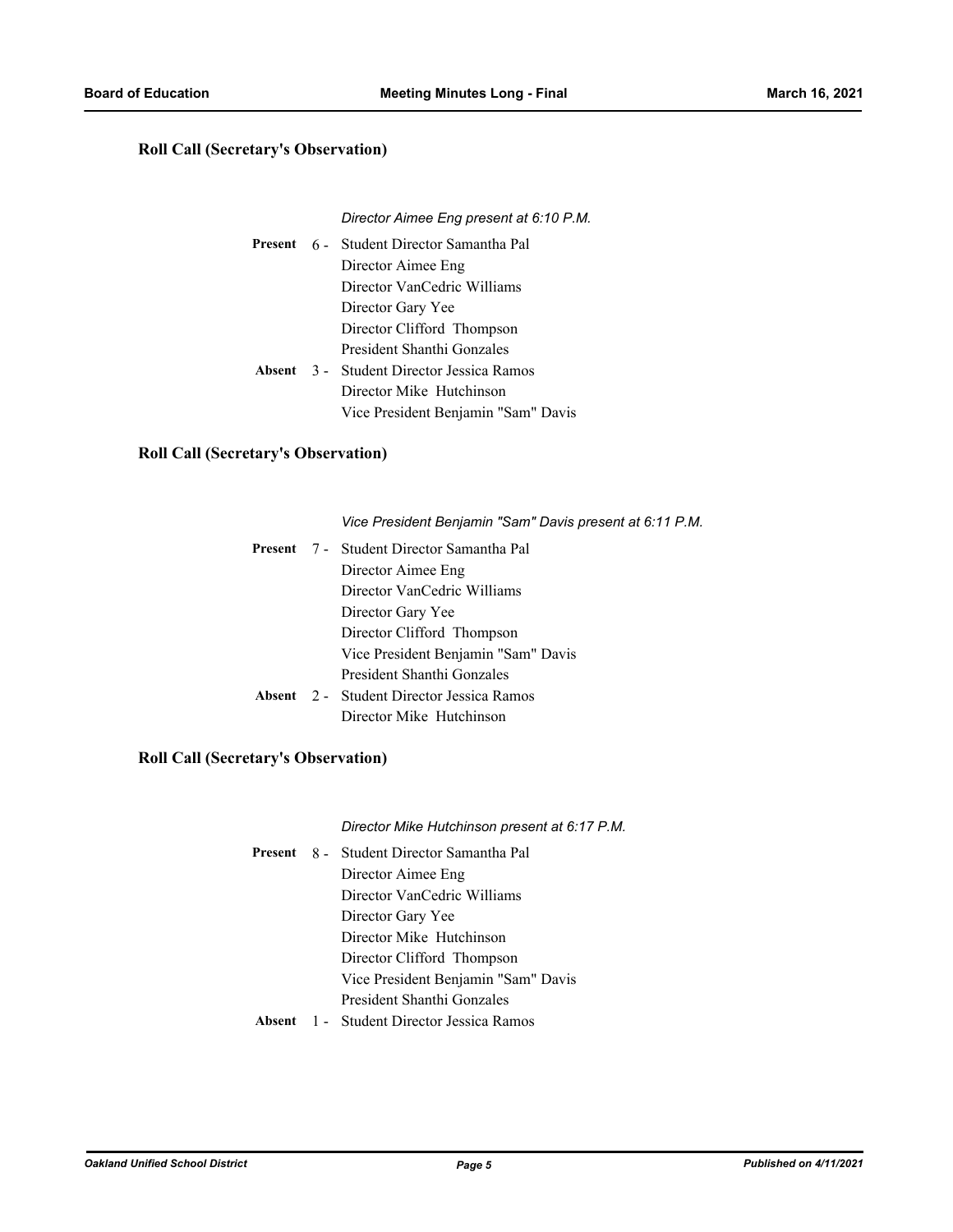#### **President's Statement of Reportable Action Taken In Closed Session and the Vote or Abstention of Members Present, If Any G.**

*President Gonzales stated Labor Matter was Received and Discussed.*

### **H. New Business**

閶 **[21-0657](http://ousd.legistar.com/gateway.aspx?m=l&id=/matter.aspx?key=51793) Report - District One Time Funding - Federal, State and Other Resources - Fiscal Years 2020-2021 and 2121-2022 - Estimated Costs to Implement Academic Acceleration - Increase Attendance and Student Engagement**

> Presentation to the Governing Board by the Superintendent of Schools, or designee(s), of a Report on the type, amount, purpose or permitted uses of actual and/or prospective one-time funding the District has or may receive from state, federal and/.or other resources, if any, for Fiscal Years 2020-2021 and 2121-2022 and receipt of direction(s) from the Board. if any, pertaining thereto.

[21-0657 Report - District One Time Funding - Federal, State](http://ousd.legistar.com/gateway.aspx?M=F&ID=98381.pptx)  and Other Resources - Fiscal Years 2020-2021 and 2121-2022 - Estimated Costs to Implement Academic Acceleration - Increase Attendance and Student **Engagement** *Attachments:*

*The Board and District staff discussed one time funding; Federal, State and Other Resources for Fiscal Year 2020-2021 and 2021-2022.*

*Public Speaker(s):*

*Kim Davis Ben Tapscott Nicole Kwan Andrea Spearman Assata Olugbala Racheal Latta Paul Davis Maura Villanera Diana M. Melisa Linzue Lesbhia Morons*

**Discussed**